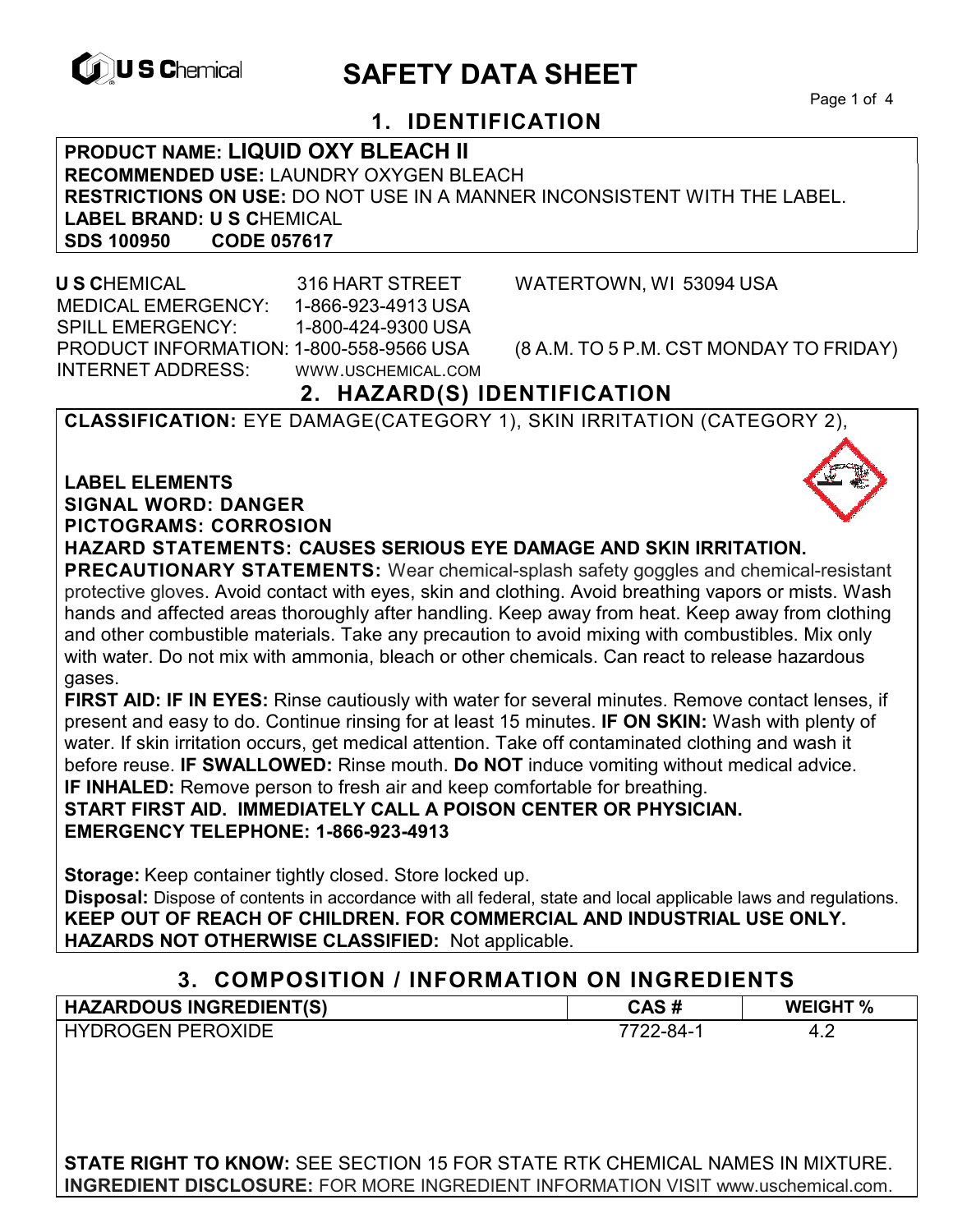# **4. FIRST-AID MEASURES** Page 2 of 4

**IF IN EYES:** RINSE CAUTIOUSLY WITH WATER FOR SEVERAL MINUTES. REMOVE CONTACT LENSES, IF PRESENT AND EASY TO DO. CONTINUE RINSING FOR AT LEAST 15 MINUTES. **IF ON SKIN:** WASH WITH PLENTY OF WATER. IF SKIN IRRITATION OCCURS, GET MEDICAL ATTENTION. TAKE OFF CONTAMINATED CLOTHING AND WASH IT BEFORE REUSE. **IF SWALLOWED:** RINSE MOUTH. **DO NOT** INDUCE VOMITING WITHOUT MEDICAL ADVICE. **IF INHALED:** REMOVE PERSON TO FRESH AIR AND KEEP COMFORTABLE FOR BREATHING. **START FIRST AID. IMMEDIATELY CALL A POISON CENTER OR PHYSICIAN. EMERGENCY TELEPHONE: 1-866-923-4913** 

**MOST IMPORTANT SYMPTOMS / EFFECTS:** CAUSES SERIOUS EYE DAMAGE AND SKIN IRRITATION. MAY CAUSE BLINDNESS WITHOUT IMMEDIATE FIRST AID. CAUSES IRRITATION OR BURNS TO MOUTH, THROAT AND STOMACH.

**MEDICAL CONDITIONS AGGRAVATED:** NONE KNOWN.

**NOTE TO PHYSICIAN:** CALL 1-866-923-4913 FOR EXPOSURE MANAGEMENT ASSISTANCE.

### **5. FIRE-FIGHTING MEASURES**

**CHEMICAL HAZARDS:** EYE CORROSIVE AND SKIN IRRITANT. OXIDIZER. NON-FLAMMABLE. **COMBUSTION PRODUCT HAZARDS:** OXIDES OF CARBON AND OTHER FUMES. **METHODS:** SELECT EXTINGUISHER AND METHODS BASED ON FIRE SIZE AND TYPE. **EQUIPMENT:** WEAR SCBA AND FULL PROTECTIVE GEAR AS CONDITIONS WARRANT. **NFPA RATING:** HEALTH-3/FLAMMABILITY-0/ INSTABILITY-0/SPECIAL HAZARD-N.AP. **SUITABLE EXTINGUISHERS:** WATER. CO2 OR HALON MAY PROVIDE LIMITED CONTROL. **UNSUITABLE EXTINGUISHERS:** DO NOT USE DRY CHEMICAL OR FOAMS.

# **6. ACCIDENTAL RELEASE MEASURES**

**PERSONAL PRECAUTIONS:** EVACUATE UNPROTECTED PERSONNEL FROM AREA. WEAR PERSONAL PROTECTION. SEE SECTION 8. RUBBER BOOTS RECOMMENDED. VENTILATE AREA IF NEEDED. BE CAREFUL NOT TO SLIP. WASH THOROUGHLY AFTER CLEAN-UP. KEEP AWAY FROM COMBUSTIBLE AND INCOMPATIBLE MATERIALS.

**ENVIRONMENTAL PRECAUTIONS:** PREVENT SPILL FROM ENTERING DRAIN, STORM SEWER OR SURFACE WATERWAY. PREVENT WATER AND SOIL CONTAMINATION. **CLEAN-UP METHODS:** SMALL SPILLS MAY BE WIPED UP AND RINSED WITH WATER. FOR LARGER SPILLS, DIKE TO CONTAIN. PUMP TO LABELED CONTAINER OR ABSORB SPILLAGE AND SCOOP UP WITH INERT ABSORBENT MATERIAL. NEVER RETURN SPILLED PRODUCT INTO ITS ORIGINAL CONTAINER. NEVER PUT SPILLED MATERIAL INTO ANOTHER CONTAINER FOR DISPOSAL WITHOUT A PRESSURE RELIEF BUNG. STANDARD SPILL ABSORBENT MAY REACT DANGEROUSLY WITH THIS PRODUCT AND IF CONFINED WILL CAUSE A CONTAINER BURST HAZARD. SEEK TRAINED PERSONNEL TO SUPERVISE NEUTRALIZATION AND MANAGEMENT OF SPILL. RESIDUAL HYDROGEN PEROXIDE THAT IS ALLOWED TO DRY ON ORGANIC MATERIALS LIKE PAPER, WOOD OR OTHER COMBUSTIBLES, CAN CAUSE THE MATERIAL TO IGNITE AND RESULT IN A FIRE. AFTER SPILL COLLECTION, RINSE AREA WITH WATER AND FOLLOW WITH NORMAL CLEAN-UP PROCEDURES.

# **7. HANDLING AND STORAGE**

**HANDLING:** FOLLOW ALL LABEL DIRECTIONS. INSTRUCT PERSONNEL ABOUT PROPER USE, HAZARDS, PRECAUTIONS, AND FIRST AID MEASURES. AVOID INHALATION, INGESTION, AND CONTACT WITH SKIN, EYES AND CLOTHING. DO NOT TASTE OR SWALLOW. REMOVE AND WASH CONTAMINATED CLOTHING AND FOOTWEAR BEFORE REUSE. PRODUCT RESIDUE MAY REMAIN IN EMPTY CONTAINERS. HANDLE CAREFULLY TO AVOID DAMAGING CONTAINER. **STORAGE:** KEEP CONTAINER TIGHTLY CLOSED. STORE LOCKED UP. STORE AT AMBIENT TEMPERATURES IN A DRY AREA OUT OF DIRECT SUNLIGHT. AVOID TEMPERATURES BELOW 35°F (1.6°C) OR ABOVE 120°F (49°C). ROTATE STOCK REGULARLY. KEEP AWAY FROM FOOD AND DRINK. KEEP OUT OF REACH OF CHILDREN.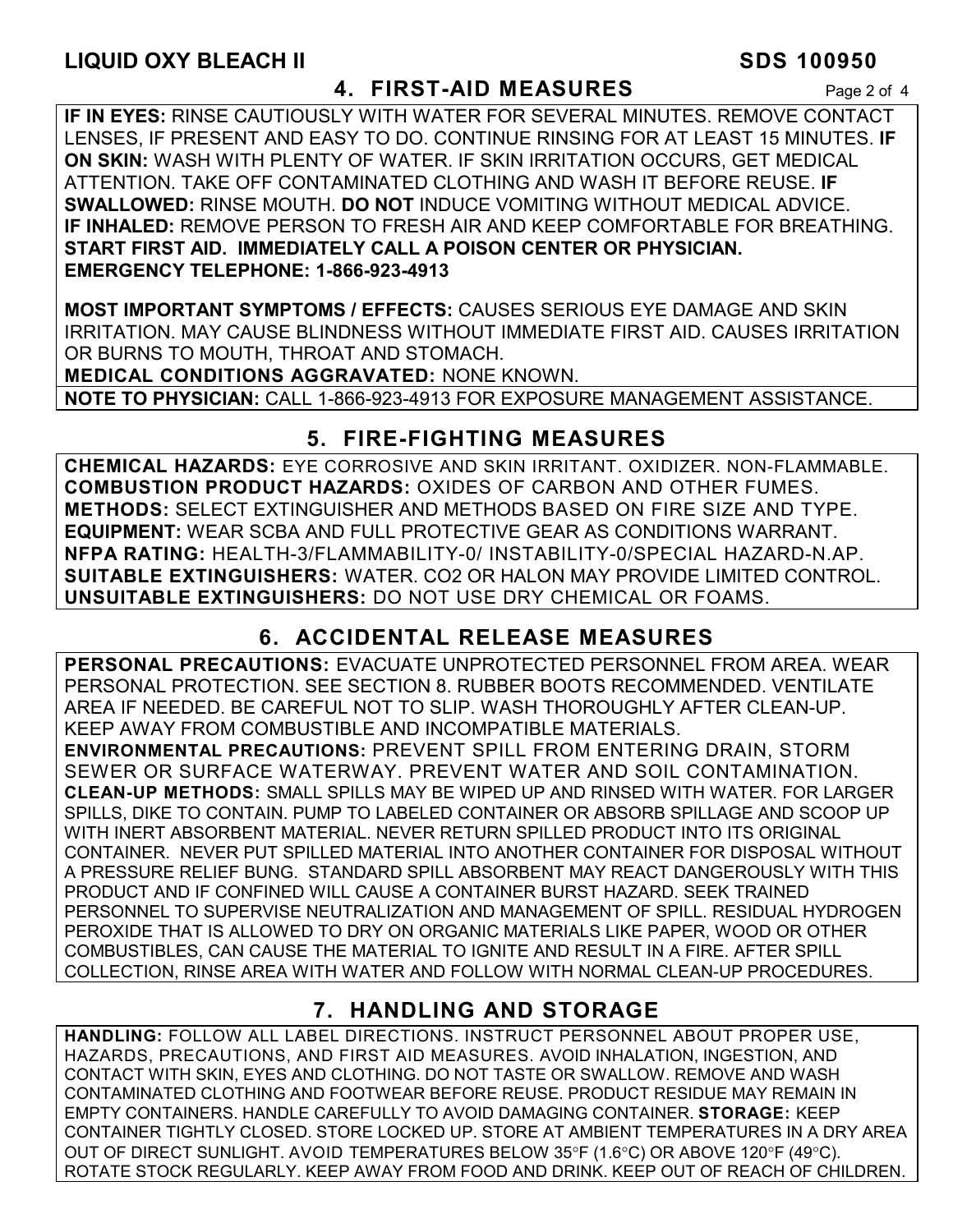#### **LIQUID OXY BLEACH II SDS 100950 8. EXPOSURE CONTROLS / PERSONAL PROTECTION** Page 3 of 4

**EXPOSURE LIMITS:** HYDROGEN PEROXIDE = 1 PPM TWA (ACGIH/OSHA) **ENGINEERING CONTROLS:** GENERAL ROOM VENTILATION IS TYPICALLY ADEQUATE.

#### **PERSONAL PROTECTION**

**EYES:** CHEMICAL-SPLASH SAFETY GOGGLES.

**HANDS:** CHEMICAL-RESISTANT PROTECTIVE GLOVES (NITRILE, NEOPRENE OR RUBBER). **RESPIRATORY:** PROTECTIVE EQUIPMENT NOT REQUIRED WITH NORMAL USE. NIOSH/MSHA CERTIFIED RESPIRATOR IF EXPOSURE LIMITS ARE EXCEEDED. **FEET:** RUBBER BOOTS RECOMMENDED DURING SPILL CLEAN-UP. **BODY:** PROTECTIVE EQUIPMENT NOT REQUIRED WITH NORMAL USE. **HYGIENE MEASURES:** HANDLE IN ACCORDANCE WITH GOOD INDUSTRIAL HYGIENE AND SAFETY PRACTICE. TAKE OFF CONTAMINATED CLOTHING AND WASH IT BEFORE REUSE. WASH HANDS AND AFFECTED AREAS THOROUGHLY AFTER HANDLING. PROVIDE SUITABLE FACILITIES FOR QUICK DRENCHING OR FLUSHING OF THE EYES IN CASE OF CONTACT OR SPLASH HAZARD.

# **9. PHYSICAL AND CHEMICAL PROPERTIES**

| APPEARANCE: COLORLESS LIQUID           | <b>AUTO-IGNITION TEMPERATURE: N.AV.</b>    |
|----------------------------------------|--------------------------------------------|
| <b>ODOR: NONE ADDED</b>                | <b>DECOMPOSITION TEMPERATURE: N.AV.</b>    |
| pH CONCENTRATE: 2.5                    | <b>EXPLOSIVE LIMITS (LEL/UEL): NONE</b>    |
| pH READY-TO-USE: N.AP.                 | <b>EVAPORATION RATE: N.AV.</b>             |
| pH @ USE DILUTION: N.AV.               | FLAMMABILITY (SOLID, GAS): N.AP.           |
| <b>PHYSICAL STATE: LIQUID</b>          | <b>FLASH POINT: NONE</b>                   |
| <b>RELATIVE DENSITY (WATER): 1.010</b> | INITIAL BOILING POINT/RANGE: N.AV.         |
| <b>SOLUBILITY (WATER): COMPLETE</b>    | <b>MELTING POINT/FREEZING POINT: N.AV.</b> |
| VAPOR PRESSURE: N.AV.                  | <b>ODOR THRESHOLD: N.AV.</b>               |
| VAPOR DENSITY: N. AV.                  | PARTITION COEFF. (N-OCTANOL/WATER): N.AV   |
| <b>VISCOSITY: NON-VISCOUS</b>          | <b>OTHER: N.AV.</b>                        |

### **10. STABILITY AND REACTIVITY**

**REACTIVITY:** MIXING WITH INCOMPATIBLES CAN RELEASE HEAT + HAZARDOUS GASES. **CHEMICAL STABILITY:** STABLE UNDER RECOMMENDED STORAGE CONDITIONS. **POSSIBILITY OF HAZARDOUS REACTIONS:** SEE REACTIVITY. WILL NOT POLYMERIZE. **CONDITIONS TO AVOID:** TEMPERATURES BELOW 35°F (1.6°C) OR ABOVE 120°F (49°C). **MATERIALS TO AVOID:** ACIDS, BASES, BLEACH, METALS, SALTS OF METALS, REDUCING AGENTS, ORGANIC MATERIALS, FLAMMABLE MATERIALS AND CONTAMINATION OF ANY KIND. MIX ONLY WITH WATER. **HAZARDOUS DECOMPOSITION PRODUCTS:** NONE UNDER NORMAL CONDITIONS.

# **11. TOXICOLOGICAL INFORMATION**

**ROUTES OF EXPOSURE:** EYES, SKIN, INGESTION, INHALATION. **INFORMATION ON ROUTES OF EXPOSURE:** NO LC50/LD50 TEST DATA ON MIXTURE. **ACUTE EFFECTS /SYMPTOMS**

 **EYES:** CAUSES SERIOUS EYE DAMAGE. MAY CAUSE PAIN, REDNESS AND WATERING. **SKIN:** CAUSES SKIN IRRITATION. MAY CAUSE DELAYED PAIN, DRYING AND REDNESS. **INGESTION:** CAUSES IRRITATION OR BURNS TO MOUTH, THROAT AND STOMACH. **INHALATION:** CAUSES IRRITATION OR BURNS TO NOSE, THROAT + RESPIRATORY SYSTEM. **CHRONIC / OTHER EFFECTS:** NO REPORTABLE GERM CELL MUTAGENS, SKIN SENSITIZERS, RESPIRATORY SENSITIZERS, REPRODUCTIVE TOXINS OR ASPIRATION HAZARDS.

**SPECIFIC TARGET ORGANS (SINGLE/REPEATED):** NONE KNOWN. **NUMERICAL MEASURES OF TOXICITY:** ATEmix (ORAL-RAT) = ABOVE 2000 MG / KG

**CARCINOGENS:** HYDROGEN PEROXIDE / 7722-84-1 (IARC GROUP 3).

NO REPORTABLE ACGIH, NTP, OR OSHA CARCINOGENS.